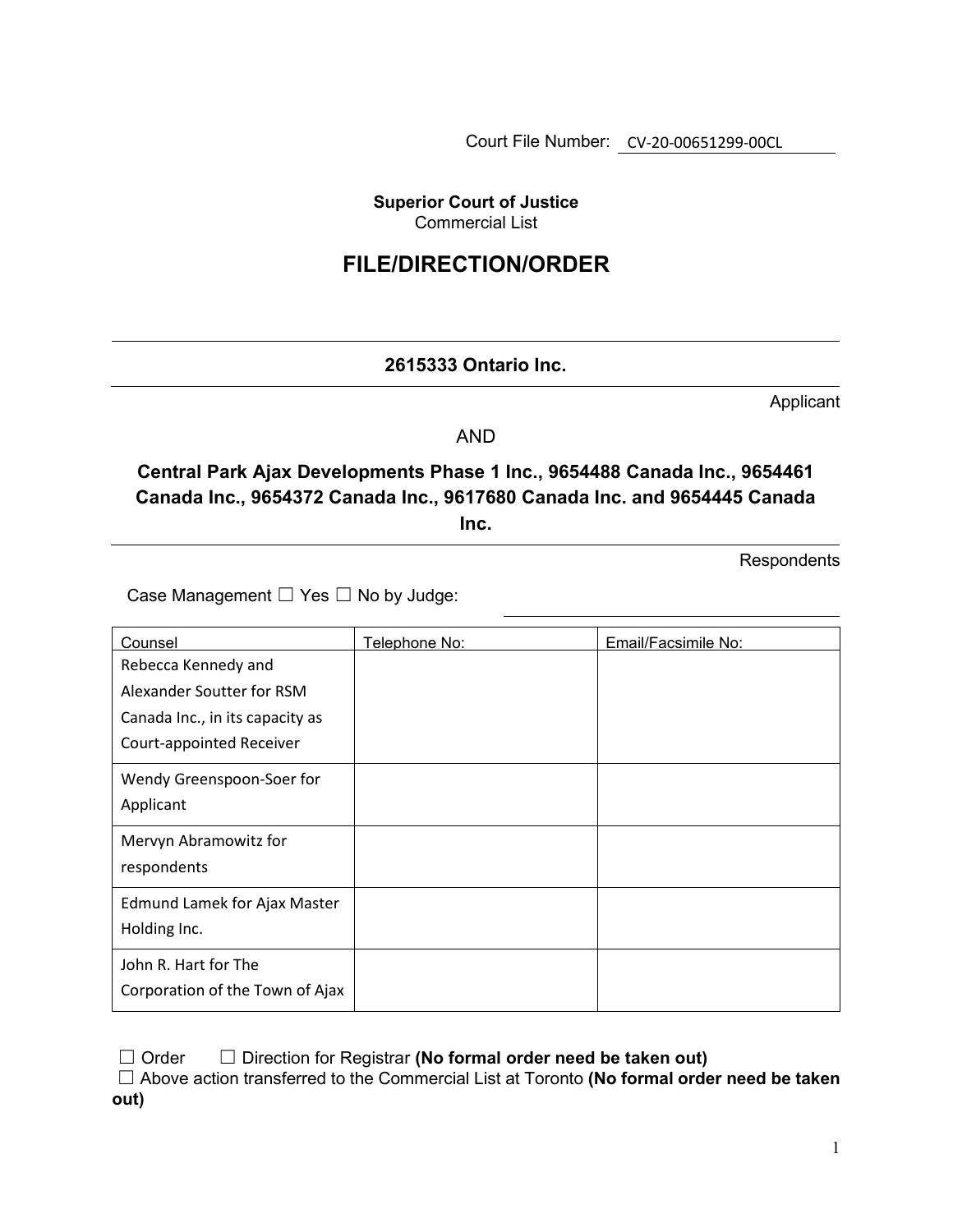$\Box$ Time Table approved (as follows):

## **Date Heard: May 26, 2021**

- [1] On April 15, 2021, I made an Order (the "Appointment Order") pursuant to section 243(1) of the *BIA* and section 101 of the *Courts of Justice Act* appointing RSM Canada Limited as receiver (the "Receiver") of certain properties (collectively, the "Property").
- [2] In April 26, 2021, the respondents served a Notice of Appeal in respect of the Appointment Order.
- [3] The Receiver and the applicant jointly bring this motion for (a) a declaration confirming the Receiver's authority to take such steps as necessary, in its sole and absolute discretion, to preserve and protect the Property notwithstanding the pendency of the appeal, with such steps to be secured by the Receiver's Borrowings Charge (as defined in the Appointment Order); (b) alternatively, an order varying the Appointment Order to provide for provisional execution such that the Receiver can take such steps as it considers necessary to preserve and protect the Property, notwithstanding any appeal, with such steps to be secured by the Receiver's Borrowings Charge; and (c) an order approving the First Report of the Receiver dated May 14, 2021 and the activities of the Receiver described therein.
- [4] The respondents oppose the motion on two grounds. First, they submit that a judge of the Superior Court of Justice lacks jurisdiction to hear this motion and grant the relief sought. Second, if it is held that the Court has jurisdiction, the respondents oppose the measures proposed by the moving parties on the basis that they are not conservatory and necessary.
- [5] Section 193 of the BIA provides that unless otherwise expressly provided, an appeal lies to the Court of Appeal from any order or decision of a judge of the court in the following cases: (a) if the point at issue involves future right; (b) if the order or decision is likely to affect other cases of a similar nature in the bankruptcy proceeding; (c) if the property involved in the appeal exceeds in value ten thousand dollars; (d) from the grant of or refusal to grant a discharge if the aggregate unpaid claims of creditors exceed \$500; and (e) in any other case by leave of a judge of the Court of Appeal.
- [6] In their Notice of Appeal, the respondents state that the appeal is being brought under subsections 193 (a) to (c) of the BIA. As a result, the respondents contend that their appeal has been properly brought and leave of a judge of the Court of Appeal is not required.
- [7] Section 195 of the BIA provides:

Except to the extent that an order or judgment appeal from is subject to provisional execution notwithstanding any appeal therefrom, all proceedings under an order or judgment appeal from shall be stayed until the appeal is disposed of, but the Court of Appeal or a judge thereof may vary or cancel the stay or the order for provisional execution if it appears that the appeal is not being prosecuted diligently, or for such other reason as the Court of Appeal or a judge thereof may deem proper.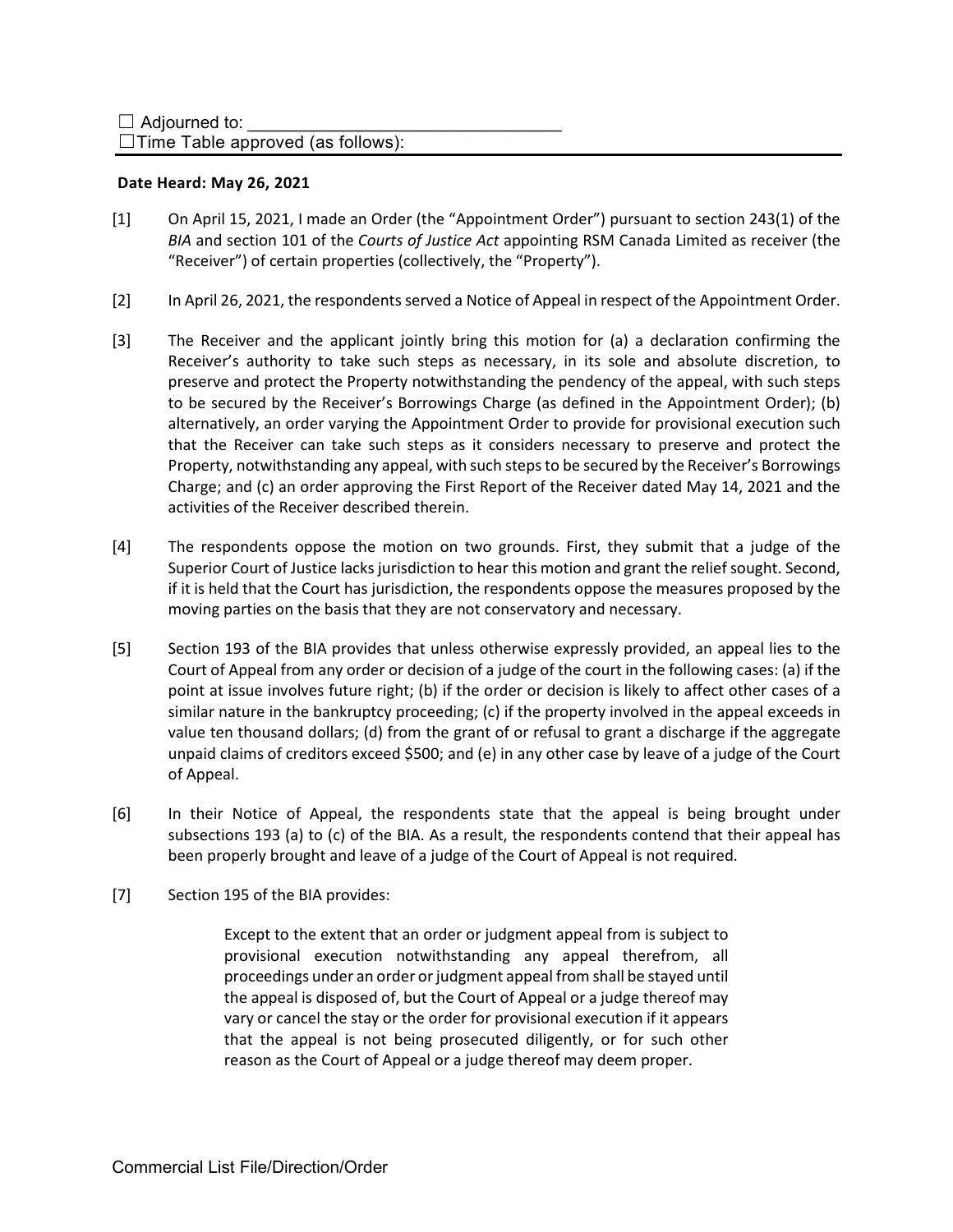- [8] The moving parties submit that the Receiver has the power and authority to take necessary conservatory measures to preserve and protect the Property notwithstanding the appeal of the Appointment Order and that a judge of the Superior Court of Justice has jurisdiction to make an order confirming such authority.
- [9] The moving parties first submit that when appointed, the Receiver had a duty to take possession of the Property and to care for it in a commercially reasonable manner, an obligation that, they contend, is ongoing. In support of this submission, the moving parties rely upon section 247(b) of the BIA which provides that a receiver shall deal with the property of the insolvent person or the bankrupt in a commercially reasonable manner. I disagree that this provision authorizes a receiver to deal generally with the property of the insolvent person or the bankrupt, even in a commercially reasonable manner, notwithstanding an appeal whereby all proceedings under the appointment order are stayed. For example, it may be commercially reasonable for a receiver to sell property that is subject to a receivership order in a declining market but, where the appointment order is stayed pending appeal, the receiver is not permitted to do so without an order lifting or varying the stay. The broad interpretation of s. 247(b) that the moving parties advance would, if followed, conflict with the stay of proceedings provided for by s. 195 of the BIA.
- [10] The moving parties submit that the appeal of an order appointing a receiver does not serve to void the order, and a receiver can take conservatory measures in relation to property in its possession notwithstanding any appeal. The moving parties contend that it is the receiver's duty to do so, irrespective of whether the order appointing the receiver is stayed pending appeal, and that a superior court judge has jurisdiction to confirm the receiver's authority to take such measures.
- [11] In support of this submission, the moving parties rely on *Royal Bank v. Saskatoon Sound City Ltd*. (1989), 77 CBR (NS) 127 (Sask. C.A.). In *Saskatoon Sound*, a bankruptcy order was made against the debtor who appealed from that decision. No leave to appeal was necessary. The petitioning creditor applied for an order lifting the stay of execution of the receiving order which was provided for by the *Saskatchewan Rules of the Court of Appeal*.<sup>[1](#page-2-0)</sup> Bayda C.J. S., at paras. 12-13, addressed the scope of the stay imposed by the *Rules* in relation to a bankruptcy order:

What is the scope of the stay imposed by Appeal Rule 15(1) in relation to a receiving order? It is, of course, only the execution of the receiving order which is stayed. The adjudication of bankruptcy inherent in the making of a receiving order is not affected. The status of bankruptcy prevails. It follows from that that the vesting in the trustee of title to the bankrupt's property is not affected. The corollary of that is that the bankrupt has no right to deal with the property in any way except perhaps for the purpose of preserving or conserving it. [Emphasis in original]

The execution of a receiving order contemplates the exercise by the trustee of the duties and powers vested in him under the Act. If the execution of the receiving order is stayed, it is logical that the exercise of

<span id="page-2-0"></span><sup>1</sup> When this decision was released, s. 195 of the *Bankruptcy Act* provided for a stay of all proceedings under an order or judgment appealed from where a judge has granted leave to appeal. Because the appeal was as of right, the stay provided for in s. 195 did not apply.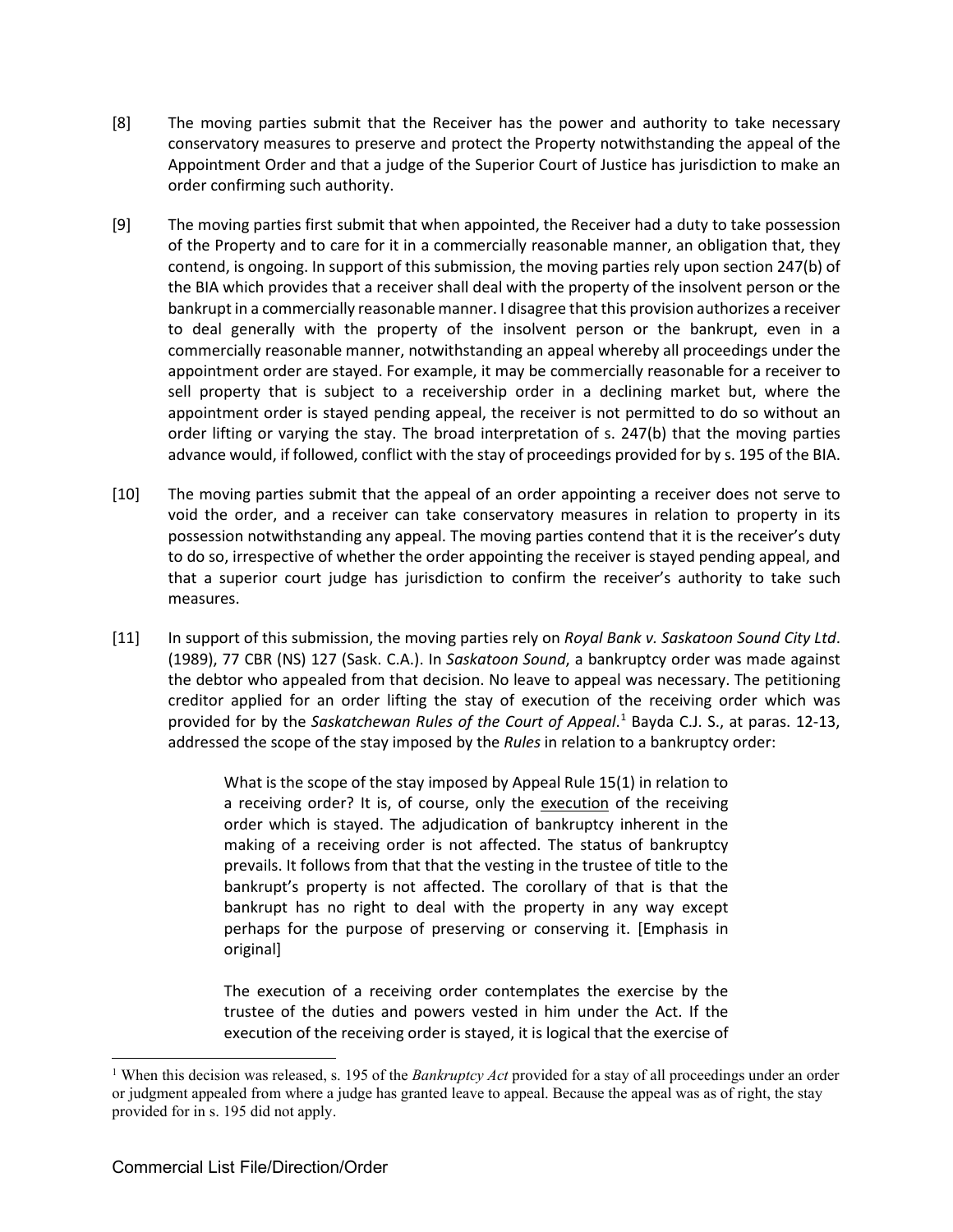those duties and powers is stayed. (In this I include the power to require the bankrupt to appear for an examination - a matter specifically raised in argument.) If before the notice of appeal is served the trustee has exercised certain powers and duties, he need not undo what he has already done. He cannot, however, take any further steps in carrying out the duties he has commenced. Nor can he commence carrying out any other duties. There is one exception: the trustee has the duty and power to take conservatory measures in relation to the property in his possession irrespective of the stay.

- [12] Bayda C.J.S. considered the circumstances of the case and made an order partially lifting the stay.
- [13] *Saskatoon Sound* is authority for the proposition that a trustee in bankruptcy has the duty and power to take conservatory measures in relation to the property vested in the trustee irrespective of a stay of proceedings pending an appeal of the bankruptcy order. In *Saskatoon Sound*, the application was made to a judge of the Saskatchewan Court of Appeal, not a superior court judge, to lift the stay of proceedings imposed in relation to a bankruptcy order by the applicable rules of the appeal court. This decision is not, in my view, authority for the proposition that a superior court judge has jurisdiction to confirm that a receiver is authorized to take conservatory measures where there is a stay of proceedings under s. 195 of the BIA.
- [14] *Saskatoon Sound* was considered by a judge of the Queen's Bench for Saskatchewan in *Royal Bank of Canada v. Paulsen & Excavating Ltd*., 2012 SKQB 267. In *Paulsen*, the receiver was appointed by court order and the debtor appealed, creating a stay of the receivership order. The receiver sought approval of its fees and disbursements, including for activities during the stay period which, the receiver argued, were the result of complying with its duty to conserve the assets of the debtor.
- [15] The application judge held, at para. 14, that the receiver, like a trustee in bankruptcy, has the duty and power to take conservatory measures over the property of the debtor in spite of the stay of proceedings in effect pursuant to the *Court of Appeal Rules*. In support of this conclusion, the application judge quoted the passages from *Saskatoon Sound*, at paras. 14-15, that I have quoted above. The application judge held that the receiver was entitled to its fees and disbursements for activities associated with conserving the property subject to the receivership that were taken during the stay period.
- [16] I do not regard decision in *Paulsen* as authority for the moving parties' submission on the question of jurisdiction before me, that is, whether a superior court judge has jurisdiction to make an order confirming a receiver's authority to take conservatory measures in relation to property subject to the receivership when a stay of proceedings is in effect pursuant to s. 195 of the BIA. In *Paulsen*, the application judge was not called on to decide this question.
- [17] The language of s. 195 of the BIA is clear that unless the exception for "provisional execution" applies, "all proceedings under an order appealed from shall be stayed until the appeal is disposed of", unless the Court of Appeal or a judge thereof orders otherwise. If a receiver considers it to be necessary to take conservatory actions in relation to the property subject to a receivership order while a stay is in effect and wishes to seek prior judicial confirmation of its authority to do so, the proper procedure, in my view, is for the receiver to seek such confirmation from the Court of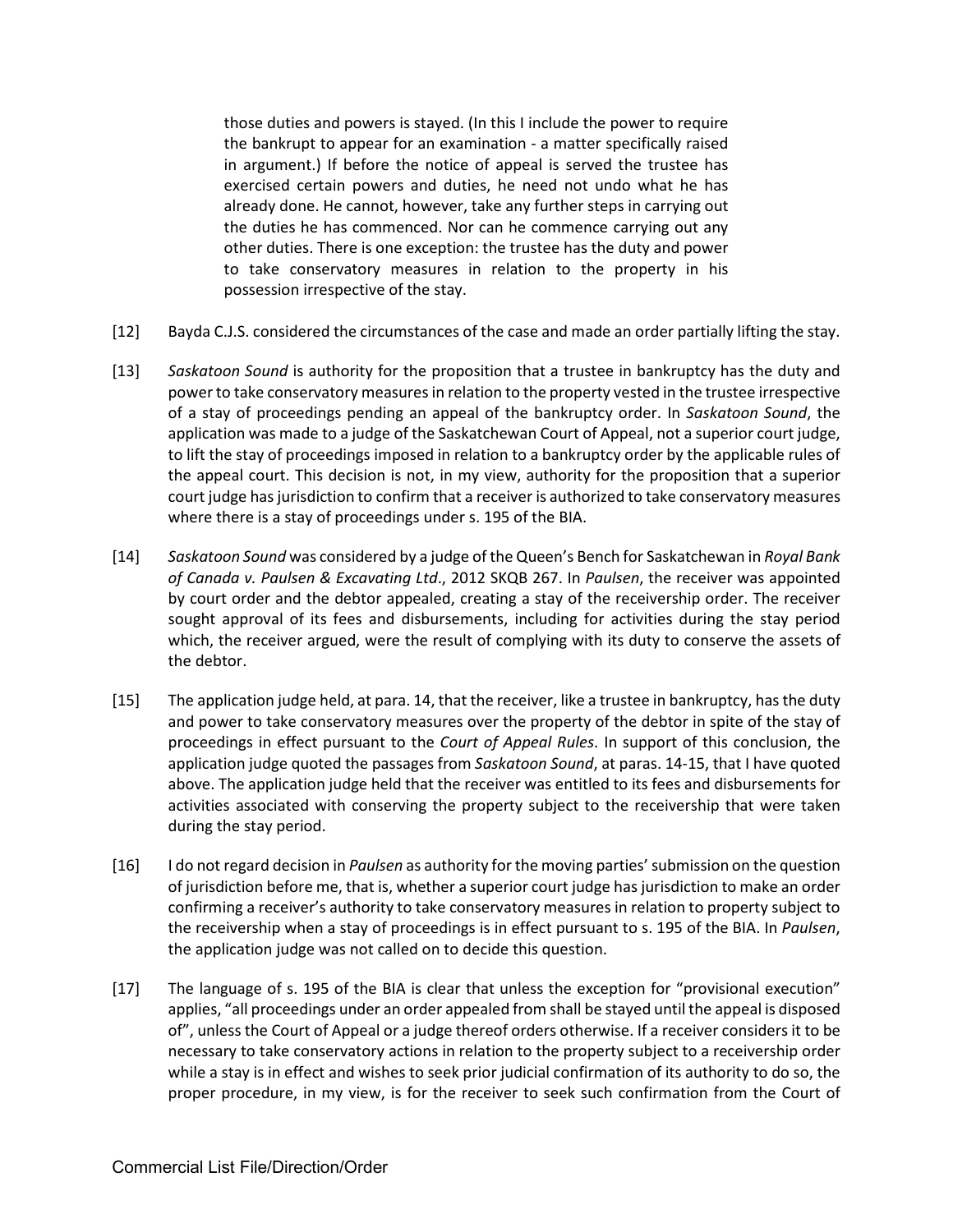Appeal or a judge thereof who has jurisdiction to grant an order varying or cancelling the stay for such reason as may be deemed proper.

- [18] The moving parties submit, in the alternative, that I have inherent jurisdiction as a judge of the Ontario Superior Court of Justice to make an order varying the Appointment Order to order "provisional execution" notwithstanding any appeal therefrom.
- [19] In support of this submission, the moving parties rely upon *Century Services Inc. v. Brooklin Concrete Products Inc*. (2005), 10 CBR (5th) 169. In *Century Services*, Campbell J. considered whether it was proper to include in the formal order to give effect to a vesting order the words "subject to provisional execution notwithstanding any appeal". No appeal had been brought when Campbell J. addressed this issue. Campbell J. considered whether the concept of "provisional execution", which is recognized in the law of Québec, is a recognized legal concept in Ontario law, and he expressed his view, at para. 5, that "the concept is within the inherent jurisdiction of this Court and should be exercised sparingly and with caution, given the normal operation of a notice of appeal".
- [20] The moving parties also rely on *Confederation Trust Company of Canada v. Beachfront Developments Inc. and Beachfront Realty Inc*., 2010 ONSC 4833. In *Confederation Trust*, Newbould J. made a receivership order. Before the formal order was taken out, a party who had opposed the motion delivered a notice of appeal. The applicant moved for an order under s. 195 of the BIA that the order to be taken out provide that it is subject to "provisional execution" notwithstanding any appeal. The appealing party opposed this motion on the ground that, given the appeal, the applicant should move before a judge of the Court of Appeal to vary or cancel the stay of proceedings. Newbould J. held that in the circumstances, where the receiver needed to act promptly to protect the value of the asset under receivership, it was appropriate for him the exercise his jurisdiction under s. 195 of the BIA to provide for "provisional execution" in the order and to permit the receiver to carry out activities that qualified as provisional execution notwithstanding the stay pending appeal.
- [21] In both *Century Services* and *Confederation Trust*, the request to include language that the order be subject to "provisional execution" was made before the formal order had been taken out and before the judge was *functus officio*. Neither Campbell J. nor Newbould J. was required to decide whether he had jurisdiction to vary an issued and entered order while a stay of proceedings was in effect.
- [22] The moving parties submit that I have jurisdiction under rule 59.06(2)(a) of the *Rules of Civil Procedure* to vary the Appointment Order on the ground of facts arising or discovered after the order was made. The moving parties submit that the Receiver discovered following its appointment that the Property was not vacant land but consists of a parking lot and at least seven commercial units in a strip mall, and that some of the units are tenanted and some are vacant. The Receiver reports that it discovered upon attending at the Property the presence of the units, and that the vacant units were dilapidated and showed signs of damage, infested with mould, not properly secured and they appeared to have been accessed by unknown persons, possibly from a nearby homeless shelter.
- [23] The moving parties also submit that I have such jurisdiction under the terms of the Appointment Order itself, which provides that any interested party may apply to vary or amend the order on